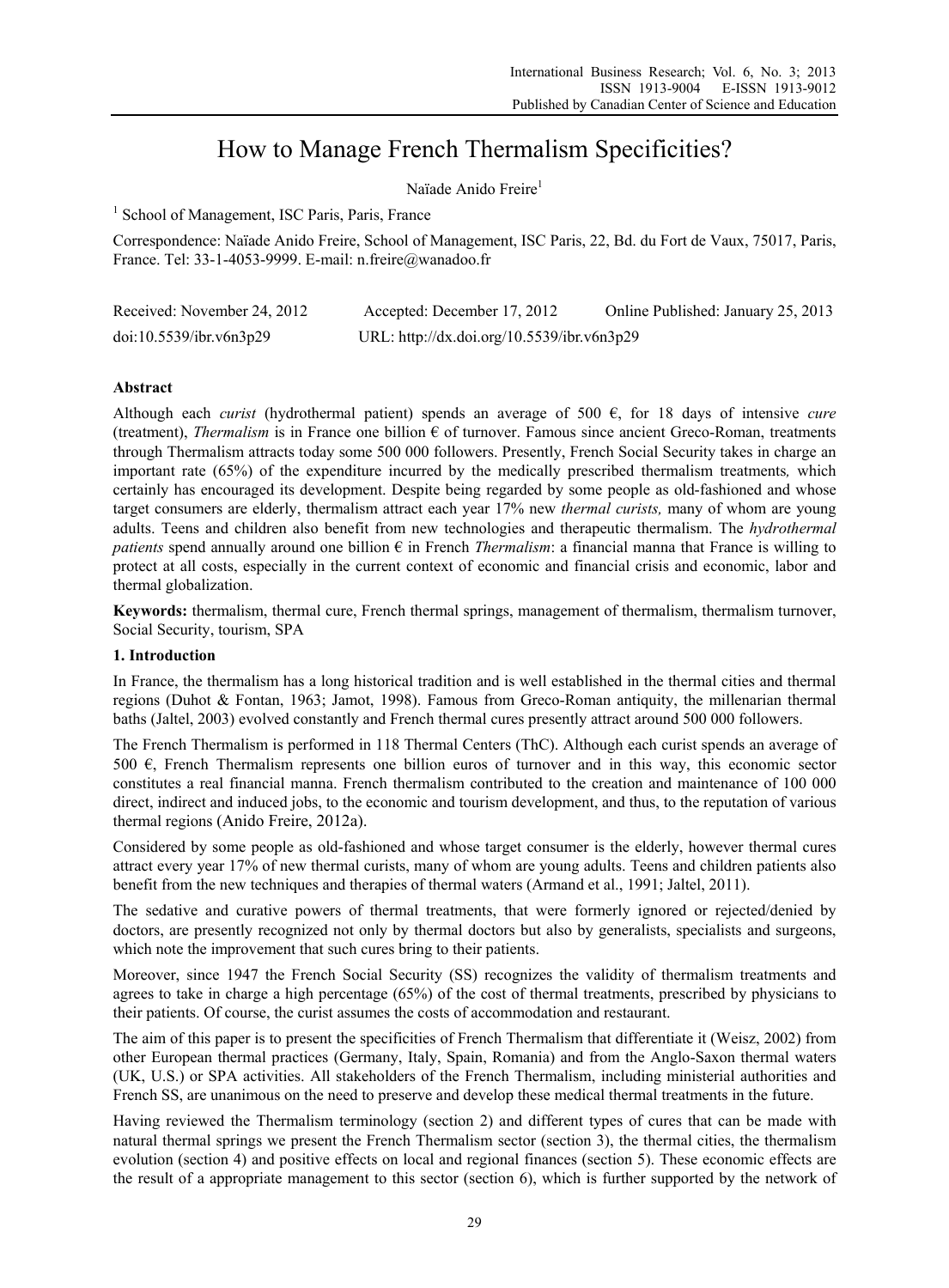tourism stakeholders (section 7). After a general discussion of the French thermalism sector and a SWOT analysis (section 8), we propose a series of possible strategic guidelines (section 9).

The French Thermalism sector emerges strengthened from the economic and financial crisis, and fulfill all the conditions (economic, managerial, communication and marketing strategies) to continue to be competitive in the market for European thermal waters and to evolve positively in the future (section 10).

### **2. Rectifying and Clarifying the Terminology**

The Thermalism can be considered as an activity in the sector of Health Tourism (Direction du Tourisme, 2010; Anido Freire, 2012b).

**Thermal therapy**, which is also known in France under the name **crenotherapy** (Greek krênê = water source), designates therapeutic techniques performed with the use of thermal or hydromineral waters (springs), and other materials containing thermal mineralizing principles and trace elements exerting its healing effects on the human body. Since the early nineteenth century, arise the terms "**thermal cure**" or simply "**cure**" – from a semantic extension and absolute building, i.e. without explicit its complement - and "**curist**", to describe the treatment performed in a **thermal center** (station/resort) and the person doing it.

We therefore propose the following definitions of Thermalism and Thermal Tourism.

**Thermalism** is the set of activities concerning the organization, the adaptation and constant renewal of Thermal Centers (ThC), specially constructed for therapeutic uses, as well as to land management and respect for the environment around them.

The ThC professionally exploit the virtues of the thermal, mineral and natural waters and the subsoil, they manage the health personnel performing cures and the hotel services staff, as well as the attendance and monitoring of curists.

In Europe, **Thermal Tourism** (TT) gathers all the tourist activities centered around the existence of one or more mineral thermal springs and ThC, located in a city or a region of a given country, and whose fame is the result of its undisputed beneficial actions on health and / or wellbeing of the human being, as known since Roman times.

It is worth noting three facts: first, that in France Tourism, and therefore Thermal Tourism, is subordinated to the Ministry of the Economy, Finance and Industry, through the Department of Tourism (Jacob, 2010), which integrates the General Directorate for Competitiveness, Industry and Services (DGCIS).

Second, due to the various agreements signed with the Ministry of Health (Fenina, Le Garrec & Koubi, 2010a) and the National Social Security Fund, the Thermalism is also subordinated to the Ministry of Health and its activities appears in the statistics of this Ministry.

Third, in France (French activities nomenclature = NAF) it is established a clear and net differentiation between:

• The **Thermalism** or **Crenotherapy** (NAF 93.0 K and after 2008, NAF 96.04 Z) includes all medical and paramedical treatments, internal (thermal water intake) or external (showers, baths, massages), using only the thermal waters and its derivatives (mud, peloid, loam, gases) in various therapeutic techniques. It is a therapy in which the change of environment, of climate and lifestyle routine, create ideal conditions (calmness and relaxing) to satisfy the curist's expectations (European proposal, 2010a).

• The **Thalassotherapy** (from the Greek Thalassa = sea) uses the beneficial effects of sea or ocean water and other elements of the marine environment (sand, salt, algae), under medical supervision and with preventive and / or curative goals.

• The SPA (word or acronym that arises in English-speaking countries around the 1980s), which is used in beauty salons, aesthetic and fitness centers, often urban and high-end (Delomenie, 2000). In fact, SPA is a "beauty care" ("soins de Beauté" NAF 93.0 E and since 2008, NAF 96.02 B) and not a "medical or paramedical" treatment as they are made in the ThC, despite the use of some similar materials (bathrooms with whirlpools in bathtubs or jacuzzis, water jets, massage, etc.). SPA owners began to use improperly the term "SPA centers", even though many of them are installed in city centers, in hotels and camping, to create consumer confusion by offering a service that uses as raw material the tap water rather than naturally thermal water. We believe that the SPA should be called "aqualudism".

# **3. Specificities of French Thermalism**

(a) Thermalism in France (Weisz, 2002; Roques, 2003; Syndicat National des Médecins Thermaux [SNMTh], 2007) is a Medical Thermalism (MTh) and contrary to what happens in most of the other countries which is a free thermalism (in self-service and "a la carte"), the cure must: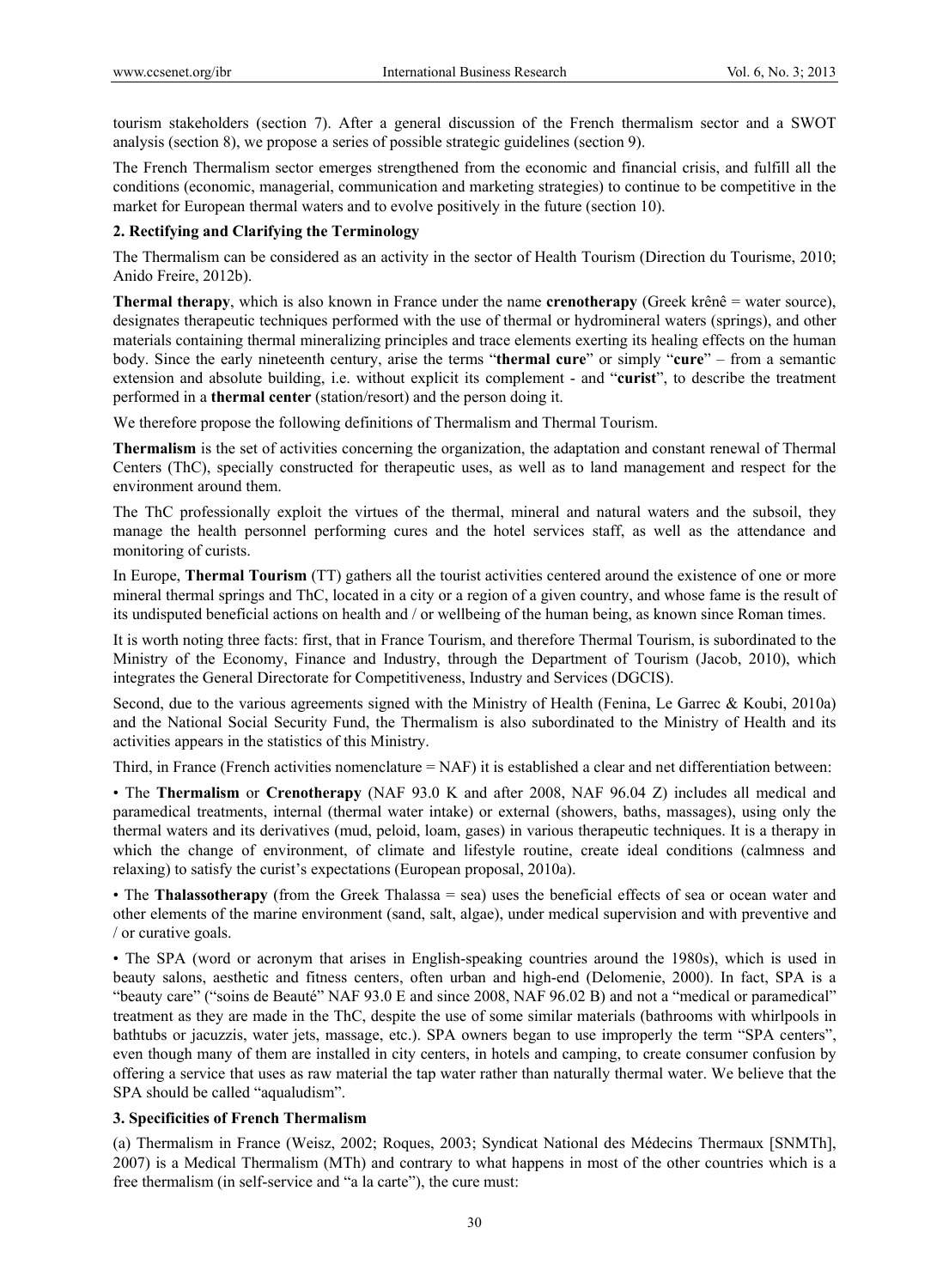- necessarily respect duration of 3 successive weeks, with 18 days of cure required to be approved by the ThC and the SS (Conseil National des Exploitants Thermaux [CNETh], 2010c);

- have the same duration for all curists, regardless of the pathologies they have;

- be prescribed by the "referring physician" (equivalent to the former "family doctor") during a medical visit: without this prior prescription, the ThC will not accept to perform the cures and the SS will reject to pay 65% of the total amount of the cure (CNETh, 2010c), the remaining 35% being on charge of curists;

- receive the "agreement of the SS" ("entente préalable SS");

- be carried out in one of the establishments listed on the official list of the SS and that are the only ones authorized to dispense thermal treatments;

- be controlled by doctors specializing in thermal hydrotherapy (SNMTh, 2007);

- be performed by a professional, specialized in thermal techniques or hydrotherapy;

- be associated with complementary therapies delivered by physiotherapists ("kinésithérapeute") graduated by an official institution, and specialized in Rheumatology, Phlebology, etc.

- be associated with optional treatments with local thermal mud and peloids having proven healing powers;

- be supplemented by the daily practice of physiotherapy, adequate to the specific pathology and practiced in local thermal water pool.

(b) Although done in a collective place (ThC), to which come curists with similar health problems or identical pathologies, the French thermal cure is practiced individually and personalized.

The ThC makes available to curists the physical infrastructures and the adequate professional staff to realize the treatments and a pleasant and appropriate environment for their wellness.

On arrival at ThC, each curist receives a detailed planning of his cure plan respecting the directives established by the hydrotherapist doctor who examined him: type and number of treatments, swimming pool, bathtub and temperature of the thermal water, cabin number, name of the masseur or physiotherapist, duration of each stage, rest time lapses, etc.

(c) In addition to a complete thermal cure, the curist receives:

- a parallel health education with practical recommendations to respect during the interval between two periods of cures: normally the curist is advised to make an annual thermal cure;

- a culinary education aiming the advantage of the complementarities of good nutrition for good health.

(d) The hydrothermal doctor makes an initial control (weight, measurements, interrogation, cardiovascular, venous, respiratory, skin, etc.), other in the middle and the last one at the end of the cure and sends a report to the referring physician who regularly follows the patient.

(e) For greater benefits, ThC propose the possibility of associating the thermal cure with a dietary cure (CNETh, 2008) and a physical / sportive cure (hiking, cycling, other sports).

(f) The ThC play a dual role: they are centers that perform thermal treatments and hotels specialized in thermalism: hotel receptionists plan schedules, the frequency and the chain of sessions (stages of treatment, treatment sessions), from the protocol prescribed by the doctor hydrotherapist.

This managerial practice reflects seriousness and allows control the successful completion of each stage of the treatment.

(g) The buildings of ThC have architectures adapted to the therapeutic purposes, that is, cabins, swimming pools, baths, relaxation rooms and spaces of conviviality (TV, newspapers, coffee, croissants) which favor and encourage dialogue and exchanges between curists.

(h) To comply with the conditions of hygiene, the THC:

- make daily chemical checks of the quality of water, peloids, etc.;

- put, at the service of curists, peignoirs, towels needed for cures (changed several times a day) and plastic overshoes.

(i) The communication techniques of French ThC translate a policy of transparency and deontology: for the curist can check the veracity of the information he is invited to visit the natural thermal water sources and the plant where the 100% natural, local and organic peloid is prepared and conditioned (environment friendly /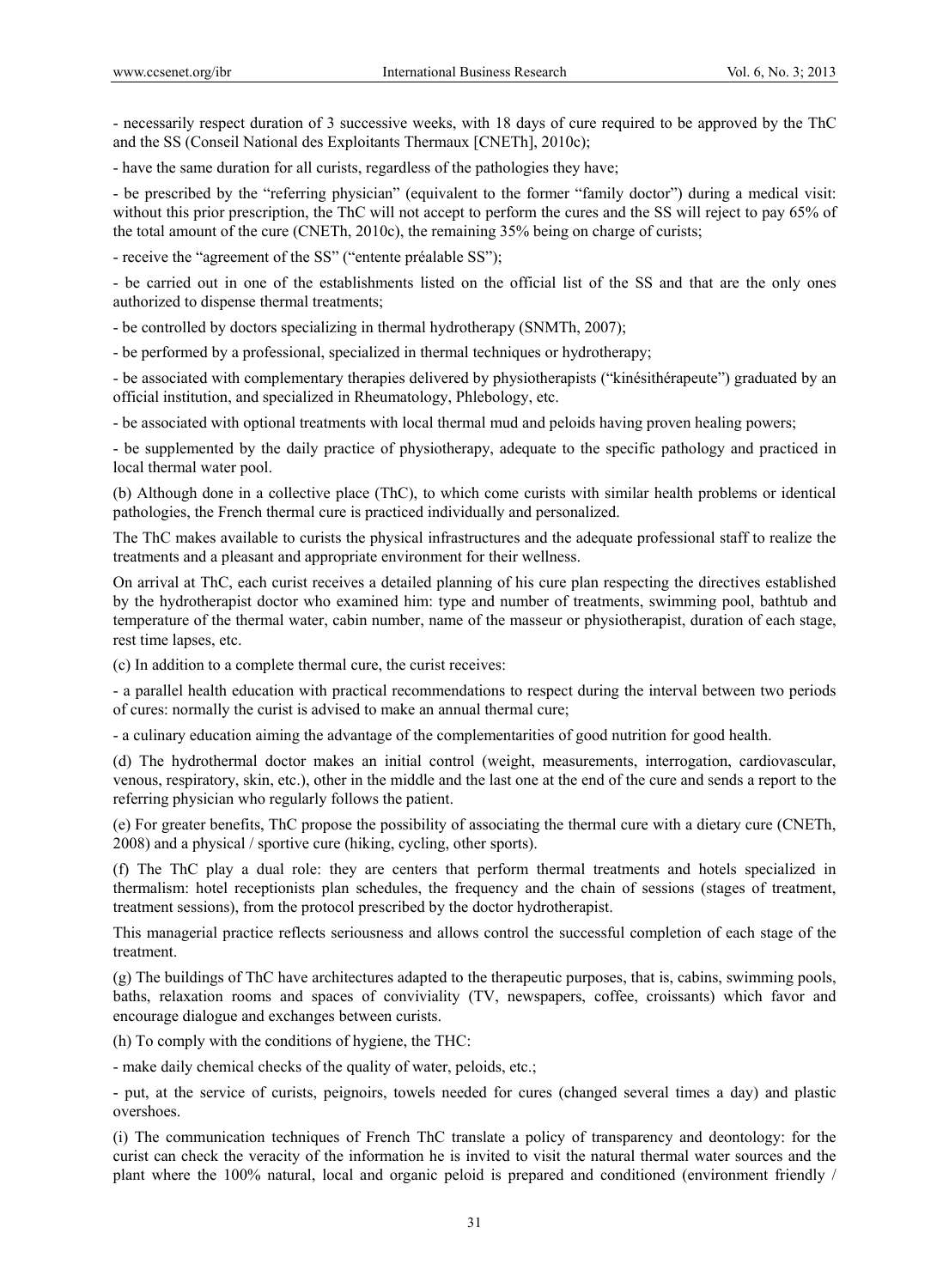sustainable development).

(j) Finally, to link the physical to the psychological wellbeing (equilibrium), the ThC with the Regional Delegation of Tourism, suggested sightseeing and cultural visits, dining, celebrations, including intellectual and intergenerational gatherings.



Figure 1. The 9 most important French thermal regions (out of 15)

Description: Aquitaine, Languedoc-Roussillon, Rhône-Alpes; Midi-Pyrénées and Auvergne; Poitou-Charente, Limousin, Provence Alpes Côte d'Azur (PACA) and Lorraine. The first five regions account for 70% of curists and the 8 located in the south, account for 90%.



Figure 2. Main French thermal towns (Mosset & Victor, 2011)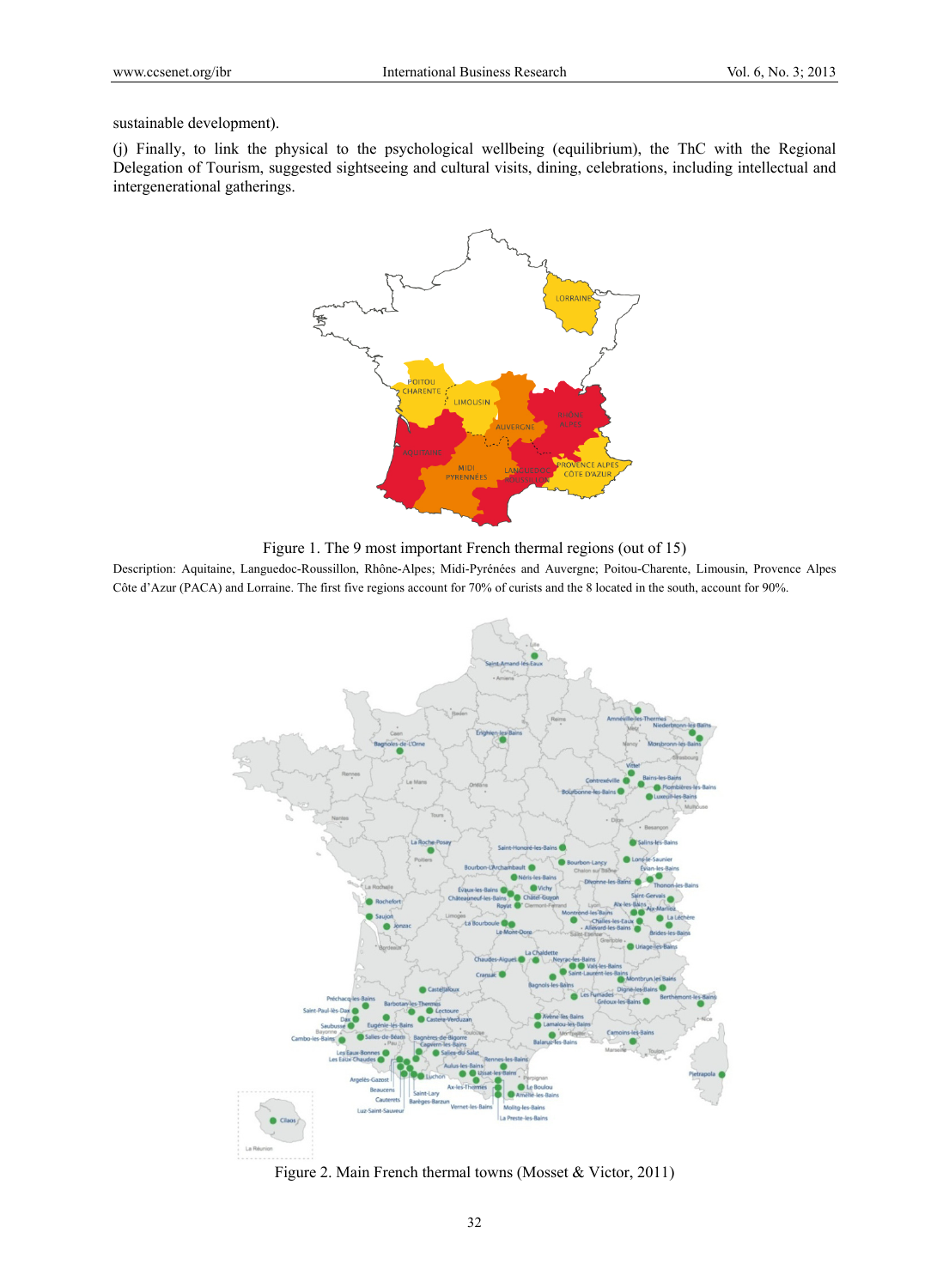#### **4. The Thermalism Sector in France and Its Evolution**

France has 1 200 natural mineral water sources, representing 20% of European thermal water capital. Currently, France has 118 thermal establishments (also called Thermal Centers; Fenina, Le Garrec & Koubi, 2010b; CNETh, 2010a) receiving annually 500 000 curists for whom the French Social Security (SS) takes in charge a percentage of cost of the cure ("cure conventionnée" by the SS). In France, 70% of thermal waters are concentrated in five regions (CNETh, 2006b, 2010b): Aquitaine, Auvergne, Languedoc-Roussillon, Midi-Pyrénées and Rhône-Alpes (Figures 1 and 2).

Because the cure requires the presence of the curist in the Thermal Center during 18 days of medically supervised thermal treatment, Thermalism in France represents 9 million of treatment days per year and consequently, 9 million days in an essentially collective accommodation (hotel, pension, apartments, campsites, "*gîte*s").

From the 1950s until 1990, the attendance at the French ThC went from 250 000 to 600 000, stabilized between 1990 and 1995 and then declined and re-stabilized around 500 000 (Figure 3). In 2010, the demand for thermal cures increased by 3.7%: curists increased from 487 000 (2009) to 505 000 (2010).



Figure 3. Evolution of the number of French thermal curists

Source: CNETh and Jamot, 1988.

The increase of 3.7% in 2010 (Figure 3) is due in part to an increase in the number of obese and diabetic in France and around the world and an awareness of physicians towards consumers through advertising campaigns on the need to change eating habits:

- "Eat less salt, less sugar and less fat and move!" ("*Mangez moins de sel, moins de sucre, moins gras et bougez!*")

- "Eat at least five fruits and vegetables per day" ("*Mangez au moins cinq fruits et légumes par jour.*")

Similarly, in 2011 the CNETh ("Conseil National des Exploitants Thermaux" = National Council of Thermal Operators) noticed that general practitioners and specialist physicians had advised more easily their patients to make a thermal cure. Perhaps the campaign *thermal medicine, effective for a long time / always* ("*La médecine thermale, efficace pour longtemps*") sensitized both doctors and patients. In fact, before, there were only the patients who asked their usual generalist ("médecin référent") to prescribe a thermal cure.

It is indisputable that the bustle of modern life, especially in large cities, the workload and responsibilities, the women's double day (working in the company + housework and parenting), added to the stress resulting from the situation of the global economic, financial and labor crisis and the constant threat of dismissals and unemployment, create ideal conditions to trigger the onset or to aggravate the binomials stress / depression, stress / infarct, bulimia / cachexia or obesity / diabetes already existing.

Concomitant to the prolongation of life, thanks to the constant progress of medicine and drugs, the number of third-and fourth age increases steadily, as well as various pathologies typical of elderly. At the same time, despite numerous campaigns against the use and abuse of tobacco, inveterate smoking did not decline in France, as in other Western societies, and it is noticed that young people start smoking earlier and earlier and that now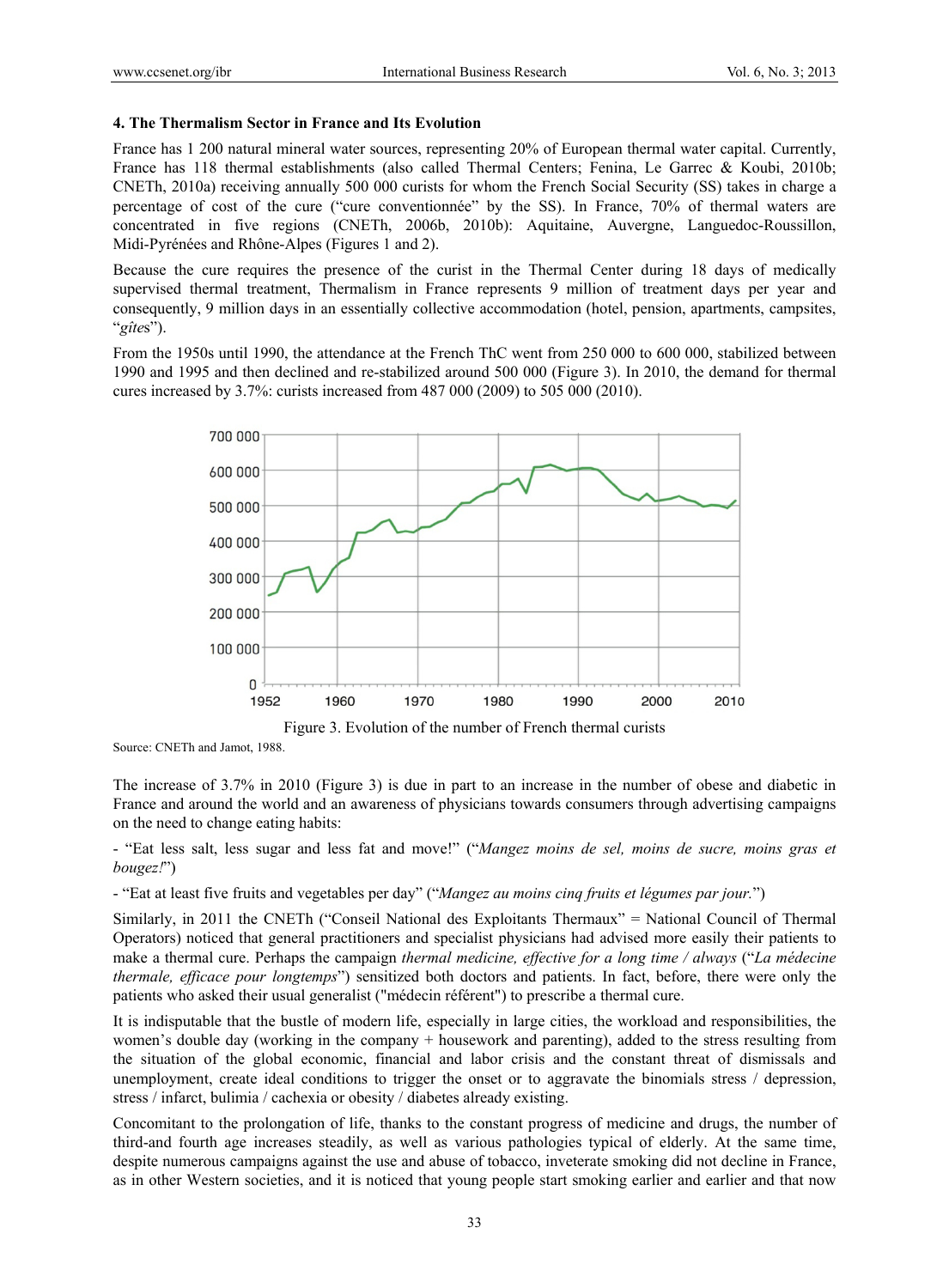the teenage girls are those that smoke more than teenage boys.

The three main indications of thermal cures in France are: Rheumatology (75%), Phlebology and respiratory diseases (25%). Obviously, an inveterate smoking aggravates these latter (CNETh, 2008).

#### **5. Economic Benefits of Thermalism**

Since 2007, the French thermalism generated 300 million euros/year for thermal cures regardless of the amounts generated by housing curists (Fenina, Le Garrec & Koubi, 2010a). Considering all these activities, the total volume generated by French thermalism is around one billion euros per year (CNETh, 2010) and has contributed to create 100 000 direct, indirect and induced jobs, either permanent or seasonal, of which 50% are linked to the hotel and restaurant sector (Association Nationale des Maires de Communes Thermales [ANMThC], 2010).

In certain regions of France, the thermalism can represent up to 25% of global tourism benefits generated by domestic tourism. The collection of the tax for tourist stay (between 0.5 and 1% of the cost of the overnight stay), that also the curists pay, benefits the local communities and is reused in the development of tourism infrastructure in the region.

The thermal cures are scheduled in the morning from 6:30 to 13:00 to enable curists take advantage of the afternoon to discover the local scenic beauties and the natural, cultural, architectural and gastronomic richness of the city and the region. The thermalism is therefore inseparable from the tourism and the economy of the region because is a source of financial revenue.

#### **6. Management of French Thermalism**

The French Thermalism has an experience of over 150 years of operation and management. At present, ThC are managed by a director who has a manager experience acquired in a business company or in a ministry. Leaving aside the hotel component that resembles any other hotel management, from the thermal point of view, in each ThC there is a head nurse, graduated in hydrothermal techniques, which manages the thermal staff (physiotherapists, masseurs, therapist technicians). Often, the staff has a versatile training and occupies several positions in the week (a turnover to avoid monotony and fatigue). The management practiced in the ThC is human, vertical (bottom-up and top-down) and horizontal, with frequent daily exchanges between different staff members and between the staff and the manager, with respect to the performance of the devices used as well as with any problems identified by curists. This type of management allows almost immediate reactivity, which translates a competence of quality and safety of the provided services.

In most ThC, the cures are dispensed in the morning, which allows for greater financial returns and also for thermal infrastructures and staff profitability, as well as a higher rate of hotel and thermal occupancy. Moreover, in the morning, after a refreshing sleep, the body is most receptive to such cures and the results are more beneficial. As the cure is effected in a hotel specialized in thermal cures (ThC), curists feel free because they receives treatment "in ambulatory" and, contrary to what happens in a hospital, curists do not feel as an inpatient but has a freedom of movement for the afternoon and night.

But, despite this labor intensity, thermal therapists provide personalized service to curist. Each curist is hosted in a single cabin by the therapist who was officially assigned by the ThC, and receives cures of massage, of mud, a shower of turpentine (rheumatology and phlebology cures) or other substance, or soothing essences (which varies depending on the pathology) and/or a whirlpool.

Only two treatments are carried out in groups:

- the "walking path" ("parcours de marche" for rheumatology and phlebology) made in a thermal pool is performed in mini-groups of 3-6 people controlled by a qualified thermal therapist and

- water gymnastics, also made in thermal pool, in groups of 20 curists, under the responsibility of a qualified teacher.

The concentration of thermal therapies in the morning, allows the ThC to have all the afternoon available for necessary cleaning and repairs (cabins, pools, bathtubs) and for washing and ironing hundreds of bathrobes and towels used daily in the morning cures.

#### **7. Stakeholders of French Thermalism**

Because the French ThC depends directly on a hot spring, they are intimately linked to a city and a region. The resources of the soil and subsoil and the exploitation of aquifers (distribution networks of thermal waters) depend administratively of municipalities ("*mairies*"), the County Councils ("*Conseils Départementaux*") and the Regional Councils ("*Conseils Régionaux*").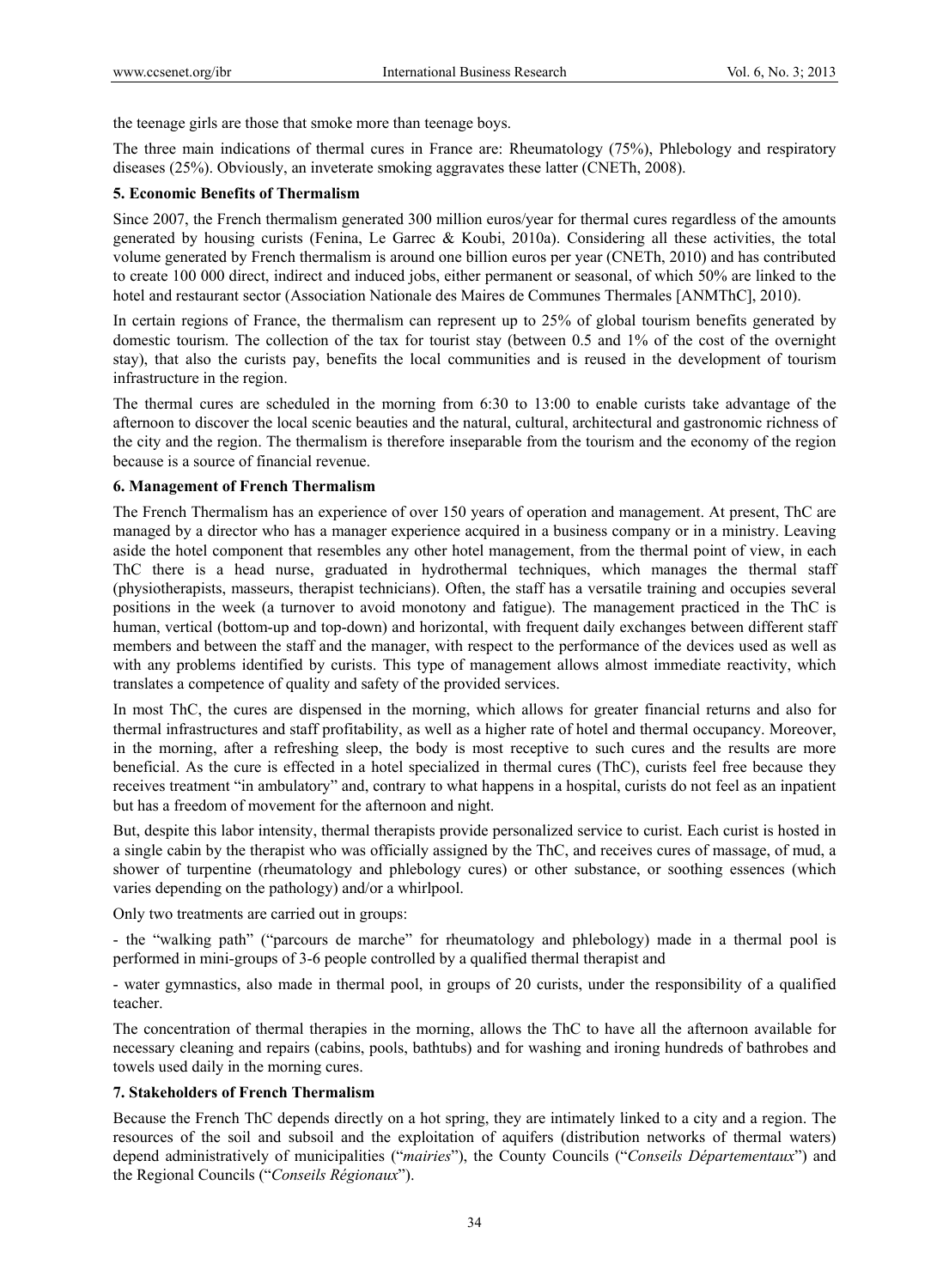These public stakeholders have therefore the right to regularly monitor the technical and therapeutic functioning, and the ethical and financial transparency of ThC. Also, they can give grants to improve the quality of ThC and their environment. For its part, the Ministry of Health and the SS, supervise the quality of therapeutic services and provide the official certification to the ThC that fulfill regulatory requirements.

The fact that ThC are implanted in coastal or inland regions, generally premountainous, and have varied and pleasant landscapes, gradually it was created an interaction between the actors of Tourism and Thermalism. Thus, both sectors gain mutual benefits. Private stakeholders directly involved in the relationship between thermalism and tourism are: restaurants, shops, transport, banking, insurance, casinos, parks of exhibitions, cinemas, theaters and museums.

The tour guides play an important role in the French thermal regions. Visits and conferences, organized under the aegis of the local tourism organization, are not limited to natural and cultural domain but include, in their programs, visits closely linked to the history and evolution of the local thermalism, as well as the thermal architectural heritage.

Indeed, the buildings of several French ThC date back to the early twentieth century and are masterpieces of Art Nouveau and Art Deco. Thus, the curist of the morning becomes a tourist in the afternoon. In this way, the curist/tourist, having pleasant experiences and being in love with the region, will become an assiduous curist and he will become loyal curist to a particular ThC (Anido Freire, 2012a).

#### **8. Discussion**

For a better diagnosis of the current situation of French Thermalism and be able to better plan its future evolution, we developed the following SWOT matrix. Some of the already deduced weaknesses of this SWOT analysis have had a response from ThC. However, there are other threats that require more creative effort of ThC to overcome them.

• Although the average cost of a thermal cure is high (between 1 000 and 1 200  $\epsilon$ ) and that the current global crisis is aggravated since 2007, the activity of the French ThC knew an increasing number of curists and therefore of its turnover. In 2009 the turnover of the "Chaîne Thermale du Soleil" was  $\epsilon$  100 million.

But as prices rise faster and intensely than salaries and pensions, the purchasing power of French people gradually decreases.

To compensate for this loss of purchasing power and not have to give up a thermal cure necessary for good health, curists have decided to save some unnecessary expenses of accommodation in a 3  $*$  or 4  $*$  hotel, by choosing a much cheaper accommodation (hotels 1 \* or 2 \*; campsites) but away from ThC. The reaction of the managers of the ThC was immediate: now, they offer to transport freely the curists who are not staying at the ThC, allowing them to receive their cure, and then ensuring their loyalty.

• Moreover, the professionals of thermalism are directly or indirectly confronted to an increased competition created by the multiplication and trivialization of SPA and by the invasion of practices of "low-cost" promotions like "weekend", "last minute", "discovery", etc., in the tourism sector in general (agencies and transportation companies, hotels, restaurants).

Faced with this situation, the heads of ThC are proposing two solutions:

- the same offers, but at lower price, for the convinced thermalism followers, by reducing costs on most items (accommodation, catering, cost of professional labor), but with the risk of lowering the quality of services,

- and new offers in response to new demands and to conquer new customers, be inspired by the techniques of low-cost, and proposing for example, a "week-end of discovery" of the benefits of thermal waters for wellness, alone , in duo or in family.

• In France, more than 90% of the turnover of the ThC, is generated by the activities regulated by social organizations. Indeed, providers or operators of French Thermalism depend heavily on social organizations (SS, Mutual Health insurances) responsible for setting the reimbursement rate of thermal treatments to patients.

• The thermal cures represent only 0.15% of the general expenses of health (CNETh, 2010) and 0.3% of total reimbursements of the French SS.

However, in the present economic crisis context, there are many people who think that the reimbursement of thermal treatments is unjust when other sectors (rubrics) of Public Health are very deficient (no reimbursement of medicines used to treat many serious diseases, poor reimbursement for eyeglasses, of dental and hearing prosthesis). In late 2012, the Ministry of Public Health think renegotiate the percentage of participation in the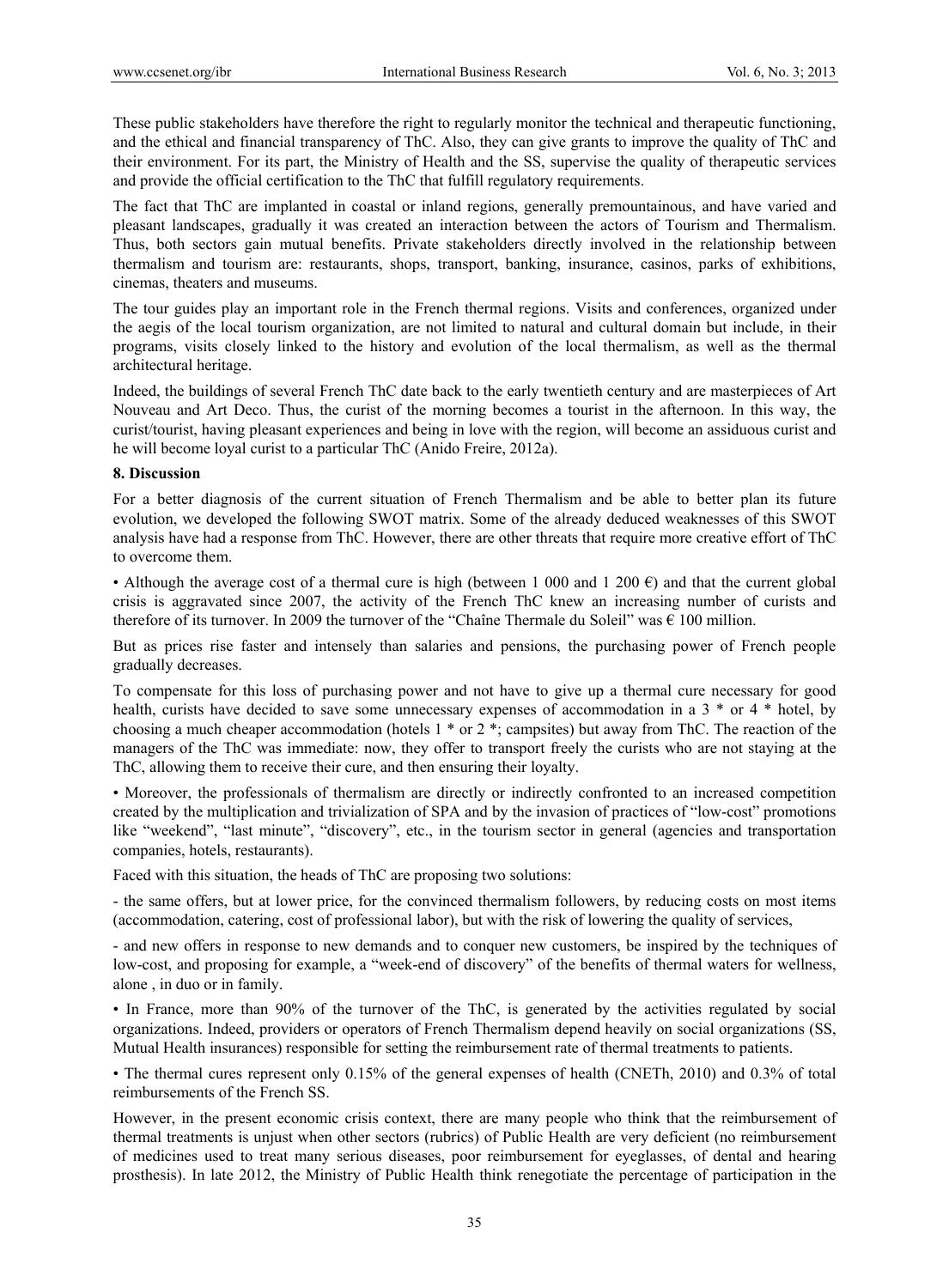cost of thermal cures perhaps by reducing it by half. In this case, the number of curists would decrease in France. We believe that the SS should keep in mind that thermal treatments constitute cost savings in consultations, medications and additional treatments of pathologies often successfully treated in the ThC (CNETh, 2006a, 2006c, 2012).

Table 1. SWOT matrix of French Thermalism

| <b>Strengths</b>                                                          | <b>Weakness</b>                                                  |
|---------------------------------------------------------------------------|------------------------------------------------------------------|
| Treatment:                                                                | Need of renovation and modernization of most French thermal      |
| - naturally associated with medical supervision                           | centers.                                                         |
| - external (non-invasive) without secondary effects                       |                                                                  |
| - performed by health professionals in specialized Thermal Centers        | 50% of curists choose for an accommodation different of a        |
|                                                                           | hotel (camping, tourist residences).                             |
| Proven benefits of thermal treatments: 50% reduction of necessary         |                                                                  |
| medicines and lasting sense of wellbeing.                                 | Low rate of high-end hotel occupancy.                            |
|                                                                           |                                                                  |
| Accommodation in the Thermal Center or nearby.                            | Imbalance of the geographical coverage of the thermal centers:   |
|                                                                           | greater concentration on the coast than inland.                  |
| Development of the economy and of the local tourism.                      |                                                                  |
| <b>Opportunities</b>                                                      | <b>Threats</b>                                                   |
| Possibility of exploring and exploiting new thermal sources.              | Risk:                                                            |
|                                                                           | - of purchase of the thermal centers by foreign capital or large |
| Emergence of new medical and thermal hotel structures gathered under a    | hotel groups which impose a radical change of objectives;        |
| quality brand and ensuring a panoply of modern and attractive services.   | - of confusion of curists, between the various water-based       |
|                                                                           | treatments: thermalism, thalassotherapy, balneotherapy, SPA.     |
| Building projects of new hotels $(3 * and 4 *)$ strategically implanted.  |                                                                  |
|                                                                           | Need to satisfy consumer demands (curist): higher service        |
| Increase of the number of potential customers of third and fourth age due | quality and lower price.                                         |
| to increased life expectancy.                                             |                                                                  |
|                                                                           | National and international competition from other Thermal        |
| Diversification of the curist clientele.                                  | Centers (Europe, North Africa).                                  |
|                                                                           |                                                                  |
| Development of new cures for preventive or curative treatments for other  | Preference of curists, for the thermal centers near the coast.   |
| disorders, pathologies and addictions.                                    |                                                                  |
|                                                                           | Abusive and illegal Competition from the multiplication of       |
|                                                                           | services defined as SPA (hotel chains, campsites).               |

# **9. Proposals for Possible Strategic Guidelines**

Given the above analysis we can establish the following strategic proposals for maintenance and future development of French Thermalism.

(a) Develop "classical / traditional" thermalism (thermal cure with financial participation by the SS) by:

- medical diversification using thermal waters (Ebrard, 2007) for example to treat fibromyalgia, Altzeimer disease, Parkinson's disease, cerebrovascular accident (CVA), multiple sclerosis (MS), traumatic and post CVA rehabilitation, treatment of various disabling sequelae, treatment of different mental disorders (Dubois, Boulangé & Lôo, 2000);

- stricter European regulations on the quality of thermal services and facilities.

(b) Develop a luxury thermalism and attract foreign and European curists with high purchasing power.

(c) Reintroduce the education and specialization of Thermal, Hydrological and Climatic Medicine in the French Faculties of Medicine.

(d) Harmonize the content of programs with a view to obtaining a European Diploma of Technical Thermal Therapist would allow greater mobility of qualified personnel within the EU (European proposal, 2010a, 2010b).

(e) Increase and diversify the range of infrastructure, equipment and service offerings and related tourism activities for curists and accompanying persons, to attract new clients/patients and develop loyalty (Tabone, Dunand, Auzanneau & Lamerain, 2009) of the regular curists.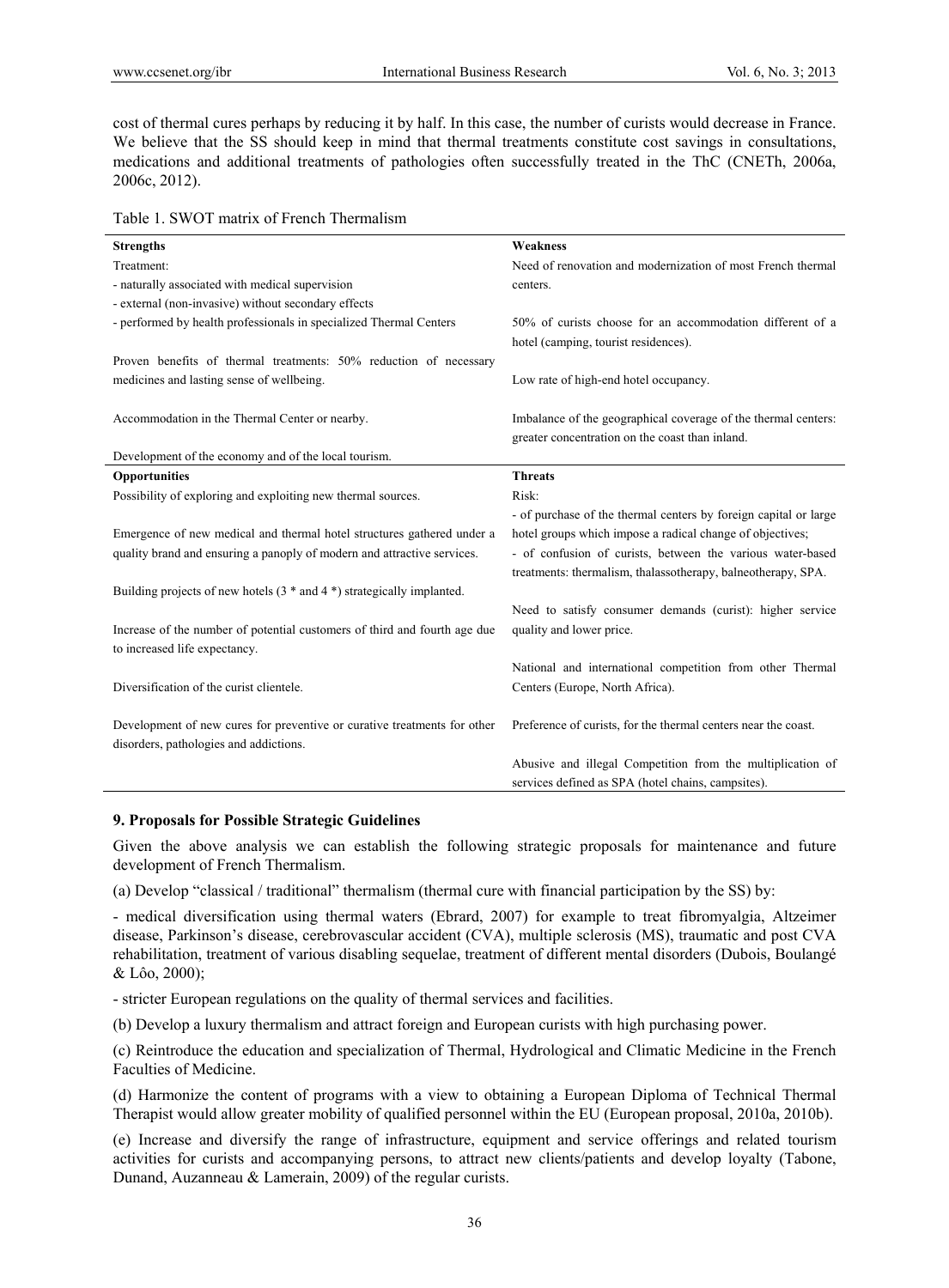(f) Promote a mix marketing oriented toward intergenerational thermalism (Roques, 2003) for hereditary diseases or familial predisposition factors, which may be accompanied by a development of tourism related activities for the benefit of the whole family.

(g) Improve techniques and communication strategies:

- to allow the Thermalism to do not be considered as a "treatment exclusively for the elderly."

- to give a more adequate, modern and real image of traditional thermal techniques whose effectiveness is demonstrated by numerous scientific publications (Queneau et al., 2001; Roques-Latrille, 2006).

(h) Encourage research on the therapeutic techniques used by the thermalism and the benefits to individual health and Public Health, conducted by university institutions related to thermalism and official agencies (Public Health Ministry and Ministry of Environment and Spatial Territory).

(i) Develop and encourage technical innovations of water treatment, preparation and packing of mud, water transportation, pipelines, heating from geothermal energy, development of renewable energies (solar, geothermal), respecting the principles of sustainable development of each thermal region.

(j) Because the French ThC accommodate 500 000 curists per year, the exploitation of natural sources of French thermal waters are optimized to the maximum but only for 9.5 months. Diversification of offers (Salles, 2003) would ensure full employment rate of ThC throughout the year, including the winter quarter.

(k) One should not forget the respect of the environment and the planet, in a strict context of ethics and sustainable development. The extraction and professional use of thermal waters should be equivalent to the capacity of hydro-system renewal to prevent aquifer reservoir depletion.

(l) The Thermalism sector in full activity is a powerful ally of ecology, because imposes the respect of the principles of sustainable development since it prevents that, in a security perimeter, fertilizers, insecticides, industrial pesticides that irreversibly contaminate the ground water and ancient springs, could be used in an improper and unnecessary way.

# **10. Conclusions**

• With the present extension of life expectancy (the French population is gaining a year of life every four years) and active aging (OMS/WHO, 2002) and growing longevity (in France, it is expected not only an increase in the total number of centenarians, but also a development of a greater longevity, nowadays with an average of 110 years), thermal therapeutic needs (demand) will increase in the coming decades.

Therefore, the offers should follow the same growth, if the ThC intend to successfully respond to such demands (Ebrard, 2007). Concomitantly, the number of trained, qualified and then contracted geriatricians in the ThC should also increase.

• It is expected that in the coming years, there is a greater number of thermal centers specializing in child and adolescent pathologies (Armand et al., 1991), and also in some of the so-called "orphan diseases" that are accompanied by satellites disabling disorders, often extremely painful, for which laboratories do not want to spend money because they know in advance that there will be "no profitable".

• Despite the positive results, French ThC should continue to consider the expectations of customers and their evolution over time if they want to keep curists and win new customers. It also should not lose sight their diversification: besides subsidized cures and free cures, they will need to promote offers of short programs of prevention (obesity, diabetes, smoking, alcoholism, drug addiction, dehydration, loss of muscle mass and autonomy drive, memory loss and dependency of the elderly).

Taking into account the foregoing, we believe that the French thermalism has conditions to develop further in the short, medium and long term given the current policy of renewal and development of new ThC, the constant commitment of specialization of thermal physicians, therapist technicians, as well as links maintenance and development with the various stakeholders of tourism sector.

### **References**

- Anido Freire, N. (2012a). Actualidad del Turismo Termal y del Termalismo en Francia. In *La Diferenciación y segmentación de los mercados en los destinos turísticos* (pp. 83-108). Valencia, España: ed. Tirant Lo Blanch.
- Anido Freire, N. (2012b). The Emergent Medical Tourism: Advantages and Disadvantages of the Medical Treatment Abroad. *International Business Research, 5*(2), 41-50.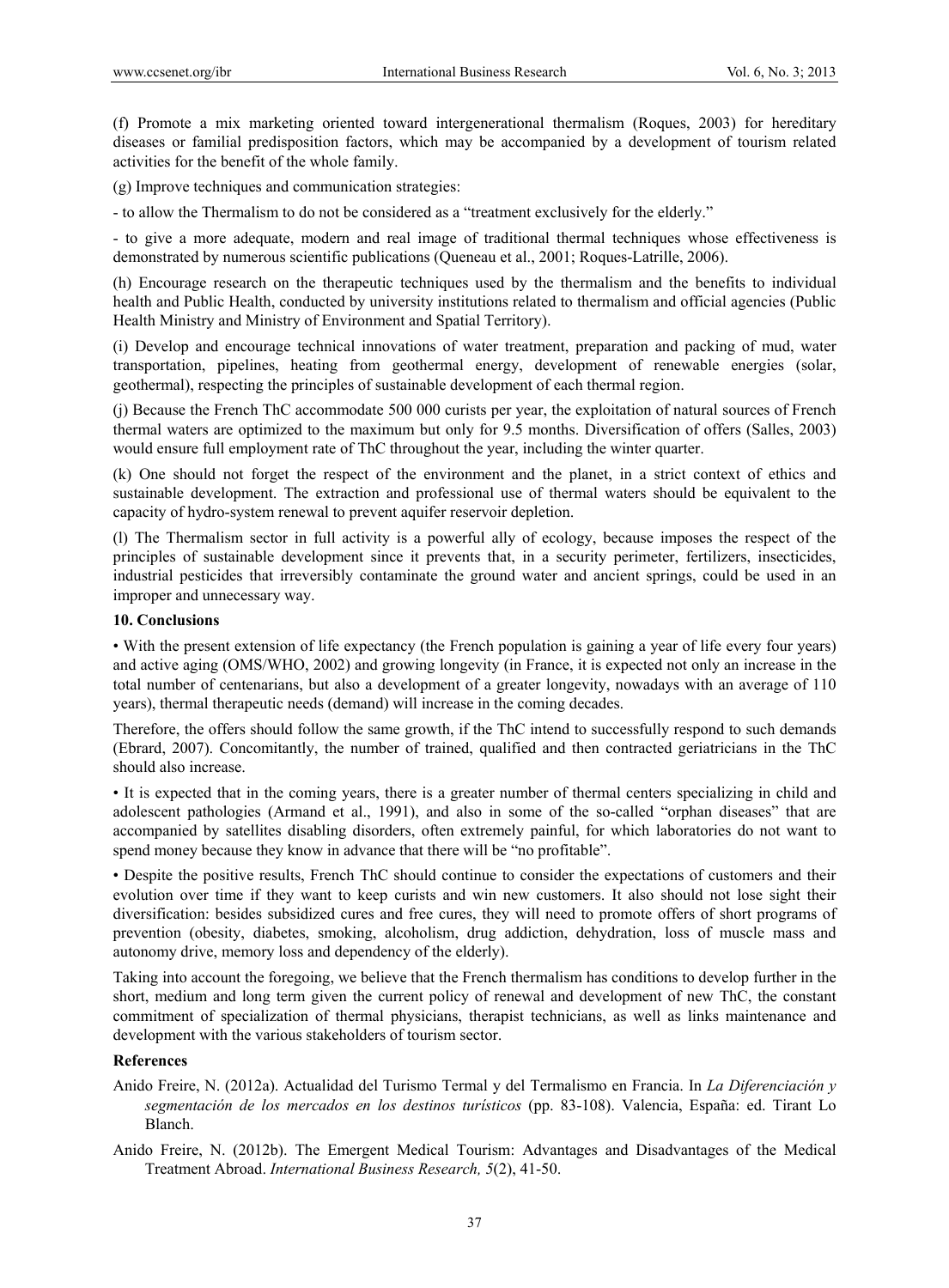- ANMThC, Association Nationale des Maires de Communes Thermales. (2010). Retombées du thermalisme sur l'économie et l'emploi, p. 26, Salon des Thermalies, Paris.
- Armand, B., Armenier, F., Auge, J. M., Casedevant, B., Darrouzet, J. M., Delaire, P. L. J., et al. (1991). *Mieux connaître les Cures Thermales chez l'Enfant* (p. 126). Paris: Expansion Scientifique Française.
- CNETh, Conseil National des Exploitants Thermaux. (2006a). Enquête curistes 2006 (TNS, SOFRES Healthcare), Le Thermalisme: un enjeu médical, p. 28. Retrieved from http://www.medecinethermale.fr/publications
- CNETh, Conseil National des Exploitants Thermaux. (2006b). Enquête curistes 2006 (TNS, SOFRES Healthcare), Le Thermalisme: un enjeu économique, p. 21. Retrieved from http://www.medecinethermale.fr/publications
- CNETh, Conseil National des Exploitants Thermaux. (2006c). Enquête curistes 2006 (TNS, SOFRES Healthcare), Synthèse, p. 5. Retrieved from http://www.medecinethermale.fr/publications
- CNETh, Conseil National des Exploitants Thermaux. (2008). Thermalisme et santé publique: vers de nouvelles convergences Livre Blanc, p. 76, édité par le Conseil National des Exploitants Thermaux (CNETh), Paris, Février 2008. Retrieved from http://www.medecinethermale.fr/publications
- CNETh, Conseil National des Exploitants Thermaux. (2010a). *Le guide du thermalisme* (36th ed., p. 266). Groupe Impact Médecine, Paris. Retrieved from http://www.medecinethermale.fr/publications
- CNETh, Conseil National des Exploitants Thermaux. (2010b). Analyse de la fréquentation médicale des établissements thermaux par orientation thérapeutique. Retrieved from http://www.france-thermale.org/chiffre.php3?txt=freq, Thermes et cures thermales en France - Le Site Officiel.
- CNETh, Conseil National des Exploitants Thermaux. (2010c). La médecine thermale, traitements et tarifs de cure conventionnels. Retrieved from http://www.france-thermale.org/medecine-thermale.php3
- CNETh, Conseil National des Exploitants Thermaux. (2012). Les stations thermales françaises. La médecine thermale, efficace pour longtemps, p. 28, Paris.
- Delomenie, P. (2000). IGAS, Rapport sur le thermalisme français. Rapport n°2000119, octobre 2000, La Documentation Française, p. 63, Paris.
- Direction du Tourisme. (2010). Tourisme de santé et de bien-être, Tourisme de A à Z Direction du Tourisme, p. 10, Paris.
- Dubois, O., Boulangé, M., & Lôo, H. (2000). *Thermalisme, hydrothérapie et psychiatrie*. Masson, Paris.
- Duhot, E., & Fontan, M. (1963). *Le thermalisme, Que sais-je?* PUF, p. 106, Paris.
- Ébrard, J. C. (2007). Interview Avenir du Thermalisme: Priorité à la diversification médicale. *Revue Espace, 244*, 9-11.
- European proposal. (2010a). Synthèse européenne des états de lieux des besoins de professionnalisation des agents de soin thermal en Bulgarie. France et Roumanie (Commission Européenne, Therm, projet n° 134098-LLP-2007-BG-LMP), p. 64. Retrieved from www.projettherm.eu/download/fr/1\_EU\_fr.pdf
- European proposal. (2010b). États de lieux des besoins de professionnalisation des agents de soin thermal en France (Commission Européenne, Therm, projet n° 134098-LLP-2007-BG-LMP), p. 50. Retrieved from www.projettherm.eu/download/fr/1\_FR\_fr.pdf
- Fenina, A., Le Garrec, M. A., & Koubi, M. (2010a). Comptes nationaux de la santé 2009. (document de travail) n° 149, septembre 2010, p. 24 DREES (Direction de la recherche, des études, de l'évaluation et des statistiques). Retrieved from www.sante-sports.gouv.fr/IMG/pdf/seriestat149\_partie1.pdf
- Fenina, A., Le Garrec, M. A., & Koubi, M. (2010b). Comptes nationaux de la santé 2009. Notes, p. 100, Paris. Retrieved from http://www.drees.sante.gouv.fr/comptes-nationaux-de-la-sante-2009,7120.html
- Jacob, J. C. (2010). *Thermalisme et Thalassothérapie* (p. 13). Tourisme de A à Z, Direction du Tourisme, Paris. Retrieved that the contract of the contract of the contract of the contract of the contract of the contract of the contract of the contract of the contract of the contract of the contract of the contract of the contract of http://www.veilleinfotourisme.fr/servlet/com.univ.collaboratif.utils.LectureFichiergw?ID\_FICHIER=13336 91711470.
- Jaltel, M. (2003). *La santé par les eaux: 2000 ans de thermalisme* (p. 176). L'instant durable (Ed.), Clermont-Ferrand, France.